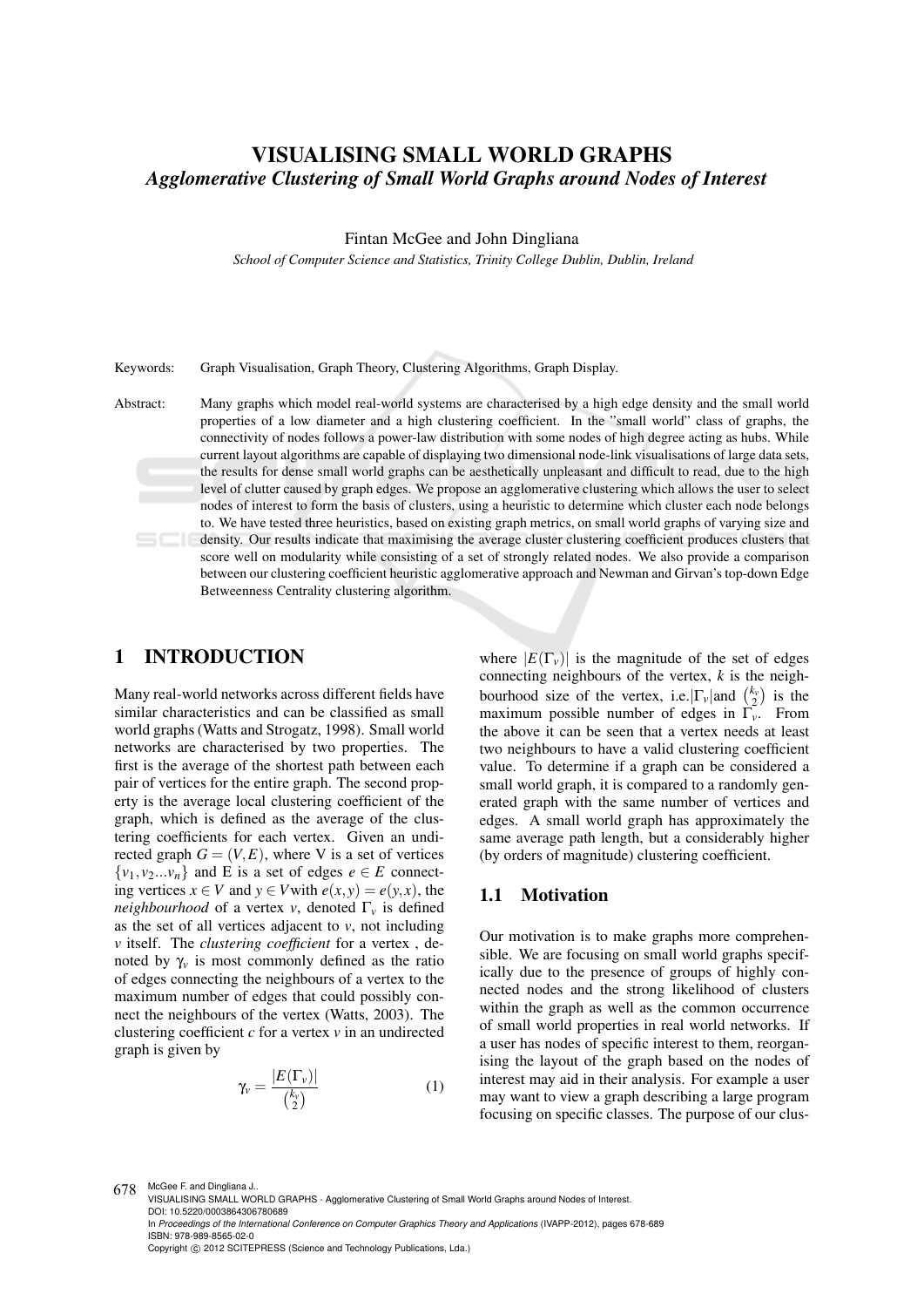

Figure 1: A small world graph based on the connection between a small set of Wikipedia articles  $(|V| = 91|E| = 418$ ) laid out using a simple force directed algorithm.

tering approach is to aid in the layout by clustering nodes around the user's nodes of interest. The clustering assigns nodes in such a way that they are clustered around nodes that they are more conceptually related to. If grouping a node with one node set over another results in a higher heuristic score for that clusters, we can infer that the node conceptually belongs more to that set. In less dense graphs a clustering may be obvious as there will be few links between clusters. However for more dense graphs useful clusterings may not be so obvious and the density of edges can make the graph more difficult to read. The purpose of this paper is to determine what heuristic is best suited for our approach to clustering.

#### 1.1.1 Edge Density

The links in a node link visualisation convey important information. However if they become too dense the graph becomes less comprehensible, resulting in nodes and other links becoming obscured. In terms of graph theory the density of a graph is usually considered the ratio of edges to the maximum possible number of edges in the graph (Coleman and Mor, 1983). For an undirected graph this can be described as

$$
d = \frac{|E|}{|(V|(|V|-1)/2)}
$$
 (2)

A graph is then considered dense in theoretical terms if this ratio approaches 1.0. However in practical real world examples of information visualisation such dense graphs are rarely seen. If we consider the density of a graph to be the ratio of edges to nodes  $d_l = |E|/|V|$ , often referred to as the linear density, most real graphs have a value of  $d_l \leq 10$  (Melancon, 2006), however this is still enough to cause a large amount of clutter. Melacon et al. give an example of real world graphs which have even higher densities, such as webcrawl graphs with  $d_l = 25.57$ . The



Figure 2: The graph from figure 1 clustered using our approach around the four most well connected nodes, using clustering coefficient as a clustering heuristic, and bundling(Holten, 2006) of inter-cluster edges.

graph in figure 1 has a density value  $d_l = 4.59$ , which, while not the most dense example, still appears difficult to read due to the number of edges. It is clear that graph theoretic density scales the number of edges more dramatically for a change in vertex count, so for comparison of densities between graphs with different node counts linear density provides a clearer result. However for understanding the impact of density on graphs with a constant node count, the graph theoretic density is clearer as it does scale evenly between the maximum and minimum edge count. Purchase (Purchase, 1997) has demonstrated how the crossing of edges is the graph aesthetic which affects most human understanding of the graph. Unfortunately in large dense graphs edge crossings are unavoidable. We hope that by clustering the graph intelligently, strongly related nodes will appear closer to each other within the same cluster. This will reduce long edges and the likelihood of edge crossings.

## 2 RELATED WORK

## 2.1 Small World Graphs

Milgram (Milgram, 1967) first described small world graphs in his work focused on social networks. The concept was more recently revived by (Watts and Strogatz, 1998) and has been shown to hold true for a variety of networks, such as the relationships between actors and films (Auber et al., 2003) as well as computer systems (Cai-Feng, 2009), models of biological networks(Watts and Strogatz, 1998) and citation networks (van Ham, 2004).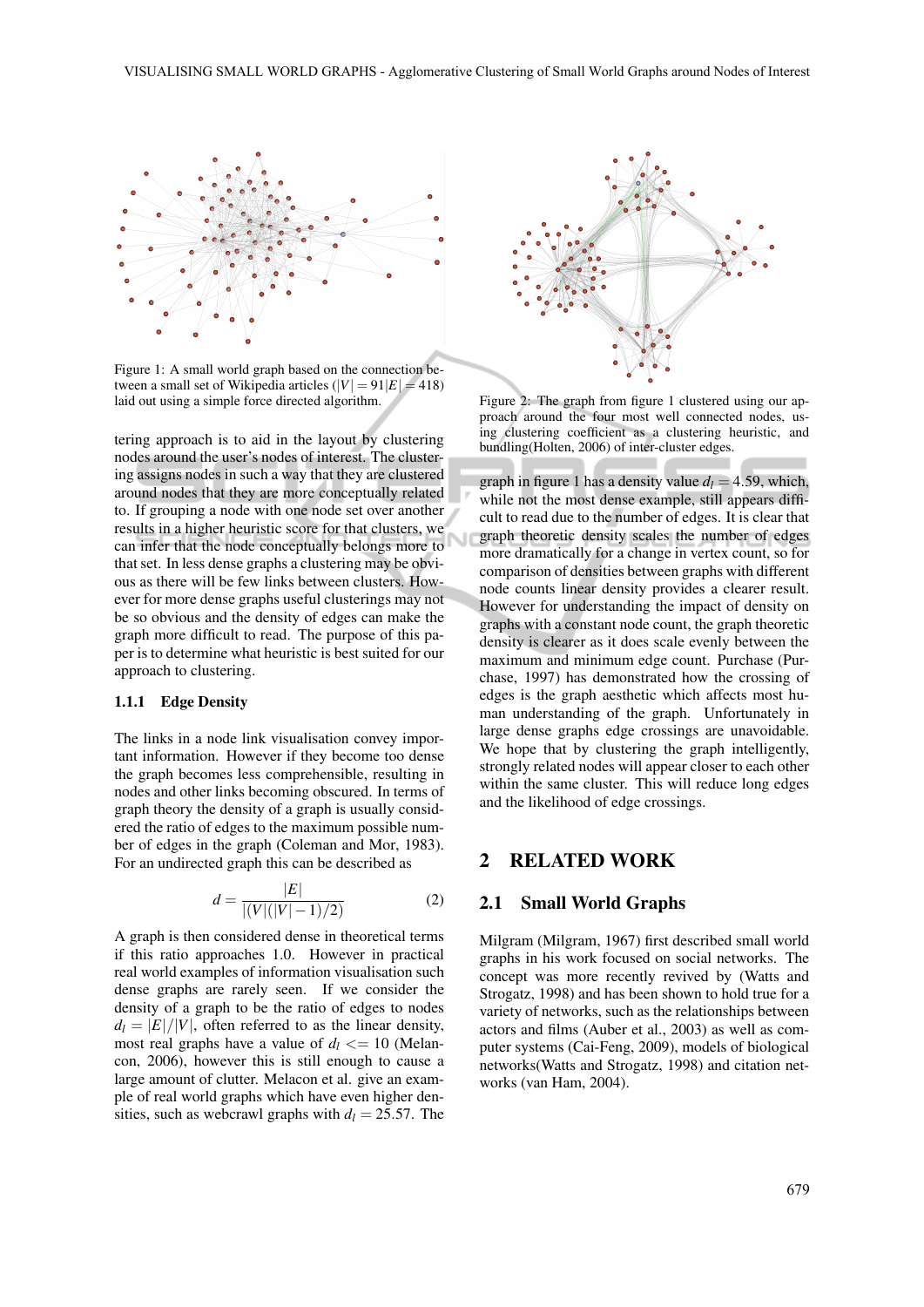Ū

## 2.2 Clustering

(Eades and Feng, 1997) describe clustered graphs as graphs with recursive clustering structure over the vertices. In their example the clustering structure is an attribute of the graphs and vertices. However in many cases, if a graph is to be clustered, there may be no intrinsic attribute or parameter which describes the clustering hierarchy. There are many different approaches to generating an optimum clustering as it is a difficult problem that is NP-complete (Newman and Girvan, 2004). Approaches to graph clustering can be considered geometric or non-geometric. The aim of *geometric clustering* is to have vertices that are geometrically close to each other share a cluster and vertices that are distant from each other appear in separate clusters. An example of such a clustering is given by Quigley and Eades' FADE algorithm (Quigley and Eades, 2001) in which a quad-tree is used alongside a modified force directed algorithm. There are many different methods of non-geometric clustering. Some methods such as Markov Clustering (MCL) (Van Dongen, 2000) and spectral portioning (Frishman and Tal, 2007) use an algebraic approach, working on a mathematical representation of the graph. Other methods such as Edge Betweenness Centrality Clustering (Newman and Girvan, 2004) use a graph based approach, calculating properties of vertices or edges that are then used to partition the graph into clusters. Quigley and Eades' geometric approach can be considered a bottom up (agglomerative) approach while Newman and Girvan's is considered top-down (divisive) approach. An agglomerative clustering algorithm merges set of nodes together to form clusters, a divisive approach divides the full set of nodes into clusters. Schaeffer (Schaeffer, 2007) provides an in depth review of clustering methods and methods for evaluating cluster quality.

#### 2.2.1 Clustering Evaluation

Newman and Girvan (Newman and Girvan, 2004) define a measure of the quality of a division of a network graph, referred to as modularity. The measure is used to evaluate their community detection algorithm (which is essentially a top-down clustering algorithm). The measure has also been used in work by Newman (Newman, 2004) as a heuristic value for building clusters. This metric is based upon the number of edges that start and end in the same cluster (referred to as communities in Newman and Girvan's paper). Auber et al (Auber et al., 2003) and Chiricota et al. (Chiricota et al., 2003) use a quality measure developed by (Mancoridis et al., 1998) and utilised in their clustering tool "Bunch". This measure, denoted *MQ (Modularisation Quantity)* computes a value for any given partition of a graph. Chiricota et al. and Auber et al. use a slightly modified version of MQ that is defined only for undirected graphs as an evaluation measure. The MQ value is used by the Bunch tool as a function to be optimised to provide a good clustering, rather than as a metric to evaluate one. Boutin and Hascoet (Boutin and Hascoet, 2004) discuss many clustering evaluation approaches (referred to by them as clustering validation indices) and they note that these evaluations are often difficult to interpret and compare.

Difference between Modularity and Modularisation Quantity. The MQ metric differs to Newman and Girvan's modularity measure. The latter compares the fraction of all edges that are intra-cluster edges to the fraction of all edges that are inter-cluster edges. The former is a measure of the difference between the average ratio of actual intra-cluster edges to the maximum amount of intra-cluster edges possible and the average ratio of the amount of inter-cluster edges to the maximum amount of inter-cluster edges possible. This means that modularity depends purely on the number of edges, which is bounded to the number of nodes. MQ depends on the number of edges and the number of nodes directly, as the maximum possible number of edges between two clusters is a function of the number of vertices.

## 3 PROPOSED APPROACH

Our approach consists of an agglomerative clustering algorithm, focused on nodes of interest selected by the user. We grow the clusters around each of these nodes of interest by adding nodes based on a heuristic evaluation of the quality of the resulting clustering of the graph.

## 3.1 Chosen Heuristics

Modularity. Per Newman and Girvan (Newman and Girvan, 2004) the modularity, Q, is calculated as

$$
Q = \sum_{i} (e_i i - a_i^2) \tag{3}
$$

Where  $e_i$ *i* is the fraction of all edges that start and end in cluster i and  $a_i$  is the fraction of all edges that terminate in cluster i. A modularity score of 1.0 indicates that all edges are intra-cluster edges, a score of 0.0 indicates the clustering is equivalent to a random one. Newman (Newman, 2004) uses modularity as a guiding heuristic for a greedy agglomerative clustering process.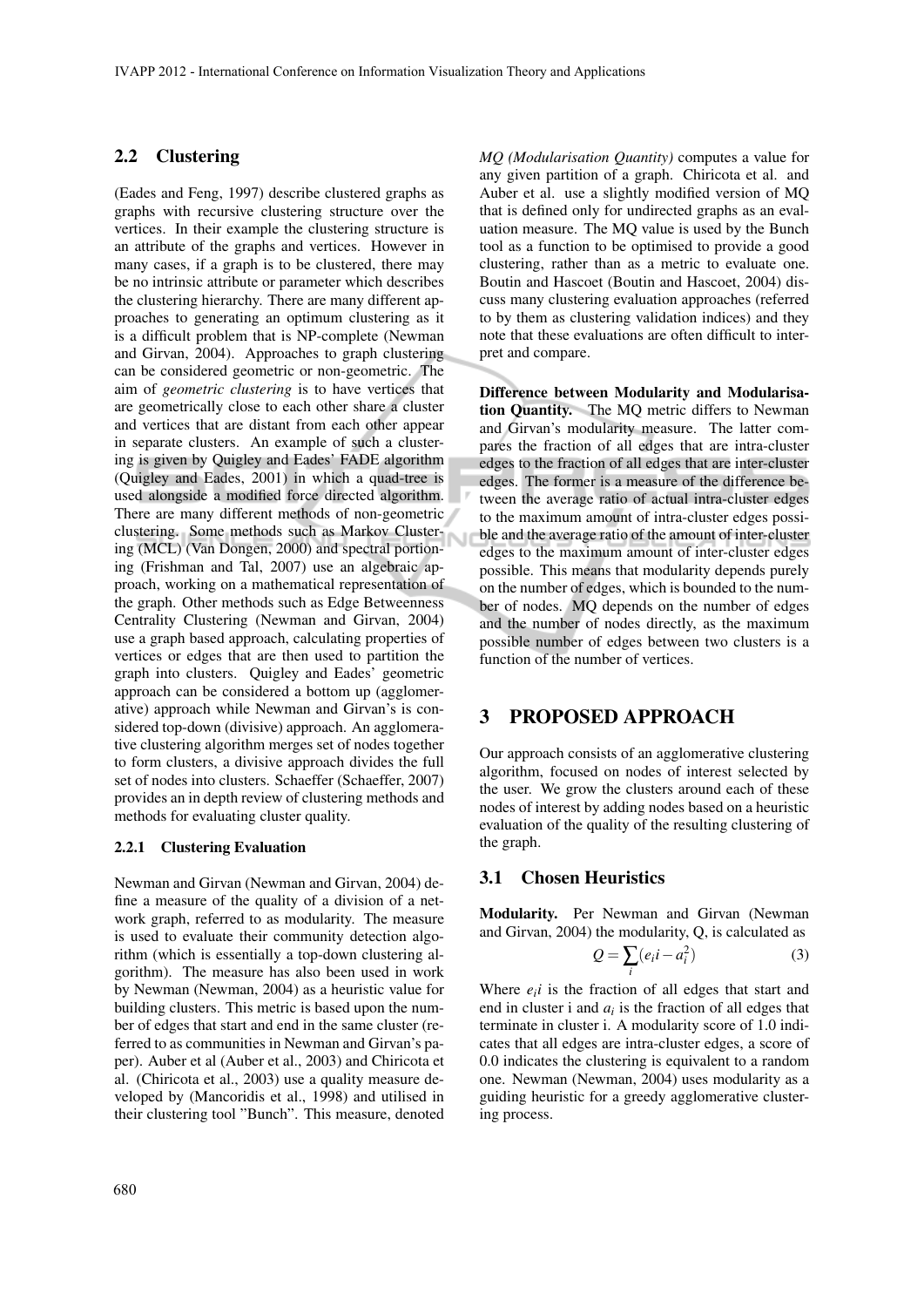Modularisation Quantity (MQ). We calculate MQ using Auber et al's approach (Auber et al., 2003) for undirected graphs. Let *A* and *B* be two sets of disjoint nodes in a graph  $G = (V, E)$ , let *s* equal the ratio of edges between the two sets to the maximum possible number of edges between the two sets.

$$
s(A,B) = \frac{|E(A,B)|}{|A| \cdot |B|}
$$
 (4)

Note that this ratio can be calculated for a set with itself. For a cluster A in an undirected Graph without self linking edges

$$
s(A, A) = \frac{2(|E(A, A)|)}{|A| \cdot (|A| - 1)}
$$
(5)

If cluster A is a *clique*  $s(A, A) = 1$ . A *clique* is a set of nodes where every node is connected to every other node in the set. If none of the nodes in A are connected  $s(A, A) = 0$ . If a cluster contains only a single node, we define the s-value for that cluster to be 0. Given a partition ( also referred to as a clustering)  $C = (C_1, C_2, \ldots, C_p)$  that divides the graph  $G = (V, E)$ into  $p$  partitions the MQ score for that partition is given by:

$$
MQ(C;G) = \frac{\sum_{i=1}^{p} s(C_i, C_i)}{p} - \frac{\sum_{i=1}^{p-1} \sum_{j=i+1}^{p} s(C_i, C_j)}{p(p-1)/2}
$$
(6)

Essentially this is a measure of the difference between the *s* ratio of intra-cluster edges (denoted by  $s(C_i, C_i)$  and the *s* ratio of inter-cluster edges (denoted by  $s(C_i, C_j)$ .

Clustering Coefficient. The clustering coefficient of a graph is described in section 1. When we calculate the average clustering coefficient of a cluster, we only consider the nodes and their neighbours from within that cluster. The average clustering coefficient of a cluster describes how well inter-connected the cluster is. This implies that the higher the clustering coefficient of a cluster the more strongly related the nodes within the cluster are. Unlike the previous two metrics, this metric only applies to a single cluster and not to all of the clusters so far defined within the graph. Therefore a high average of the average clustering coefficient for each cluster does not imply that all clusters have a high average clustering coefficient. A large standard deviation between the average clustering coefficients of the clusters indicates that some clusters have been created with a low quality of clustering. In the cases where a clustering using a heuristic other than clustering coefficient produces clusters containing only one or two nodes, it is not possible to calculate the average clustering coefficient of the cluster so we assign the cluster a clustering coefficient of -1.0. This results in a suitably decreased score that reflects to poor quality of the clustering, when rating the graph using the average cluster clustering coefficient.

Random Assignment. In order to provide a comparison clustering in which no heuristic is used, we have also implemented a random assignment of nodes to clusters. A node is chosen at random from the combined neighbourhood of the clusters and then randomly assigned to one of the clusters that it is connected to. The process is then repeated until all nodes are assigned. Nodes can only be assigned to clusters in which they have a neighbour, to allow a reasonable comparison with the preceding heuristics.

# 3.2 Initial Cluster Set Up

The initial set of nodes that are to form the basis of the clustering is selected by the user. We term these nodes supernodes. If our heuristic is either modularity or MQ, or we are using the random approach, we can begin to add further nodes to the clusters once the initial cluster nodes have been specified. This is because it is possible to calculate modularity and MQ heuristic value, or randomly choose a node, if a cluster contains only 1 node. However this is not the case for the clustering coefficient heuristic, as we need to have at least two nodes existing already in the cluster before we can calculate a valid heuristic value for a new node being added. Therefore, before we start adding candidate nodes to the cluster using clustering coefficient as a heuristic we need to add a second node to the cluster of each of the supernodes. The nodes that are considered to be added are nodes within the neighbourhood of the supernode. We would like to add a node that is similar as possible to each of the supernodes, so we use the *Jaccard index* of the supernode and the candidate second node's respective neighbourhoods. The Jaccard index of two sets of nodes A and B,  $\rho$  is defined as:

$$
\rho(A,B) = \frac{|A| \cap |B|}{|A| \cup |B|} \tag{7}
$$

If the super-node is denoted by  $v$  and the candidate node is denoted by u we can write the Jaccard index as

$$
\rho(\Gamma(v), \Gamma(u)) = \frac{\Gamma(v) \cap \Gamma(u)}{\Gamma(v) \cup \Gamma(u)} \tag{8}
$$

The node which is used as the secondary node of the cluster based around  $v$  is the node u for which  $\rho(\Gamma(\nu), \Gamma(\nu))$  is the largest. Ideally we aim to select a node where the neighbourhood Jaccard index is 1. If the node chosen has already been assigned as a neighbour of one of the other supernodes, we assign the node to the supernode which results in the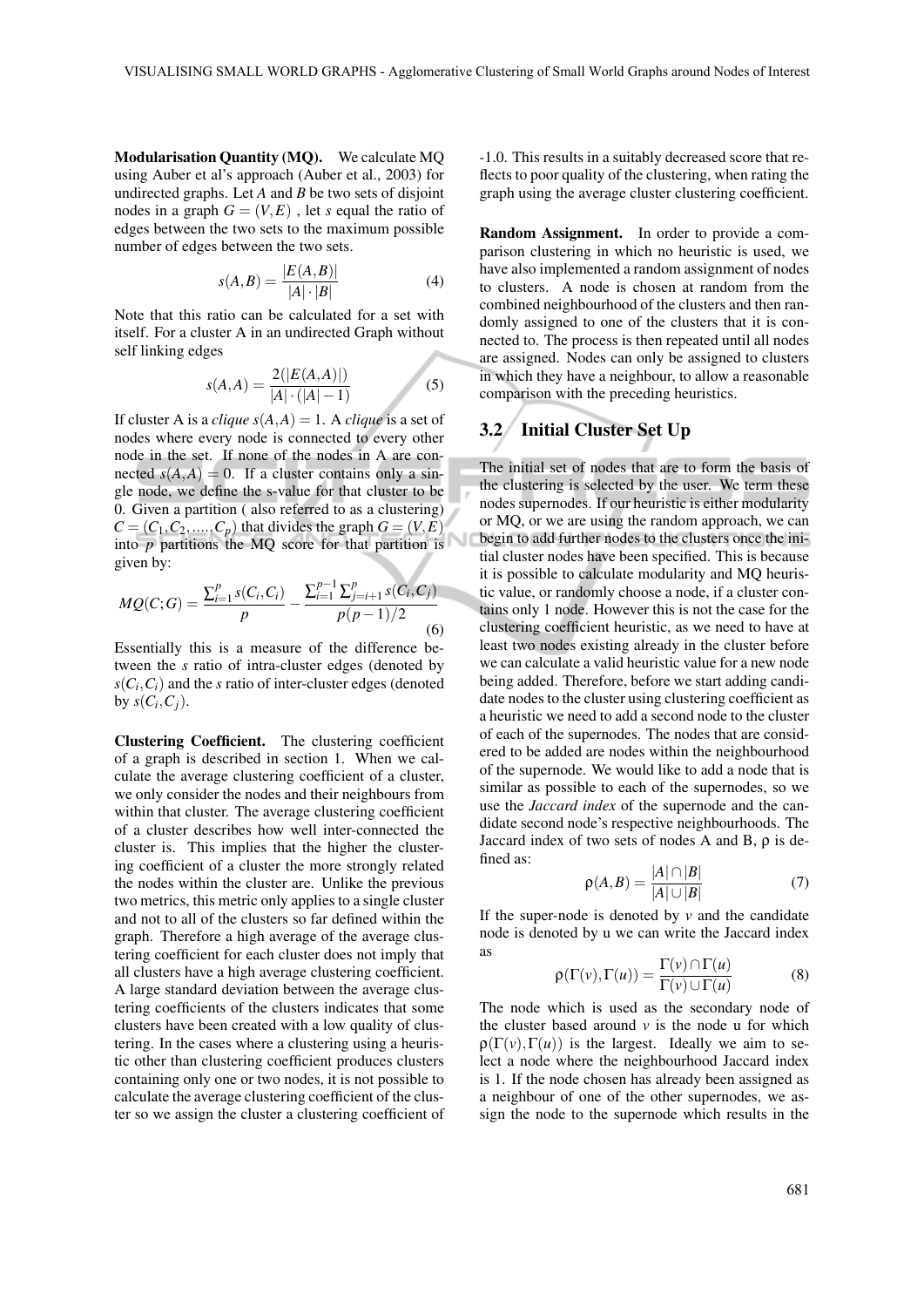

Figure 3: An example considering whether the green node should be clustered with either the red or blue clusters using the clustering coefficient heuristic. The green node is added to the blue cluster increasing the cluster's local average clustering coefficient to 0.48. Adding it to the red cluster would reduce its average local clustering coefficient to 0.33.

best Jaccard neighbourhood index. The supernode with the lower resulting Jaccard index is assigned the node with the next highest resulting Jaccard index. If this replacement node has also been assigned, we repeat the revaluation until all supernodes have been assigned distinct neighbours.

#### 3.3 Assignment of Nodes to Clusters

NCE AND Once the initial clusters are created, we store the neighbourhood of each cluster and use this as input set of nodes which can be potentially added to a cluster. Given a clustering of *p* clusters  $C = (C_1, C_2, \ldots, C_p)$ where each element of C contains a disjoint subset of the graph  $G = (V, E)$  such that  $C_i = v_1, v_2, \ldots, v_n$ ,  $n = |C_i|$  and  $C_i \subset V$ , we define the neighbourhood of a cluster *i* as

$$
\Gamma(C_i) = (\Gamma_G(v_1) \cup \Gamma_G(v_2) \dots \cup \Gamma_G(v_n)) \tag{9}
$$

Each of the candidate nodes is added temporarily to a cluster and a score based on that addition is calculated. The node which maximises the heuristic score of the graph (or of each cluster) is permanently added to the cluster. Once a node is added the process is repeated until all nodes have been assigned to clusters. The modularity and MQ heuristics are scored for the graph as a whole, so once a node is added all scores will have to be recalculated in the next round of assignments. If the clustering coefficient heuristic is being used, only the cluster average clustering coefficient of the cluster which has had a node added will have changed. The average clustering coefficients calculated for the other clusters and their candidate nodes will be unchanged from previous rounds. This allows caching of the results for later reuse, therefore it decreases computation time.

## **EVALUATION**

## 4.1 Evaluation Graphs

We use Watts and Strogatz's beta approach for creating small world graphs (Watts and Strogatz, 1998) for evaluating the effectiveness of the heuristics. This approach allows us to create a large set of graphs of various densities and various levels of structure, from regular lattices, to small worlds graphs, to completely random graphs. The approach begins by creating a lattice like structure with edges uniformly distributed across vertices, k edges per-vertex resulting in  $|E| = k|V|$ . Each edge is rewired to a random target vertex with a probability P. For a low value of P the resulting graph is well structured and exhibits small world properties. As P approaches 1 the graph becomes more like a randomly connected graph. Each graph in our test set consists of 200 vertices. We have generated graphs varying the input probability to the beta model from 0.5 to 0.95. We have also varied the Edge density of the graph from a graph theoretic value of value of  $d = 0.015$  to  $d = 0.3$ , resulting in the most dense graph having 11,940 edges. This is equivalent to a range of linear edge densities from  $d_l = 1.49$ to  $d_l = 29.85$ . We have clustered each graph using our described heuristics. For evaluating the graphs we also rate them using the MQ score and modularity score of the resulting clustered graph, as well as examining the average of per cluster average clustering coefficients and the standard deviation of the per cluster average clustering coefficient. The four nodes with the largest neighbourhoods have been selected as the nodes of interest, resulting in four clusters. Due to the random nature of the graph generation we have averaged each result across 3 graphs generated with the same input parameters. Our full test set of data consist of 285 graphs for each of the three generation runs. We display the results of the clustering for a sample of the low density graphs in figure 4, a sample of the high density graphs in figure 5, a sample of the more structured graphs in figure 6 and a sample of the more random graphs in figure 7. The standard deviation of the heuristics across the 3 graphs is displayed as the error bounds.

## 4.2 Results and Analysis

The effectiveness of each heuristic differs depending on the density of the graph, how random the graph is as a result of the input probability *p* of the generation algorithm, and the metric used for evaluation. There are some constants however. Throughout the graphs displayed in figures 4 through 7 it can be seen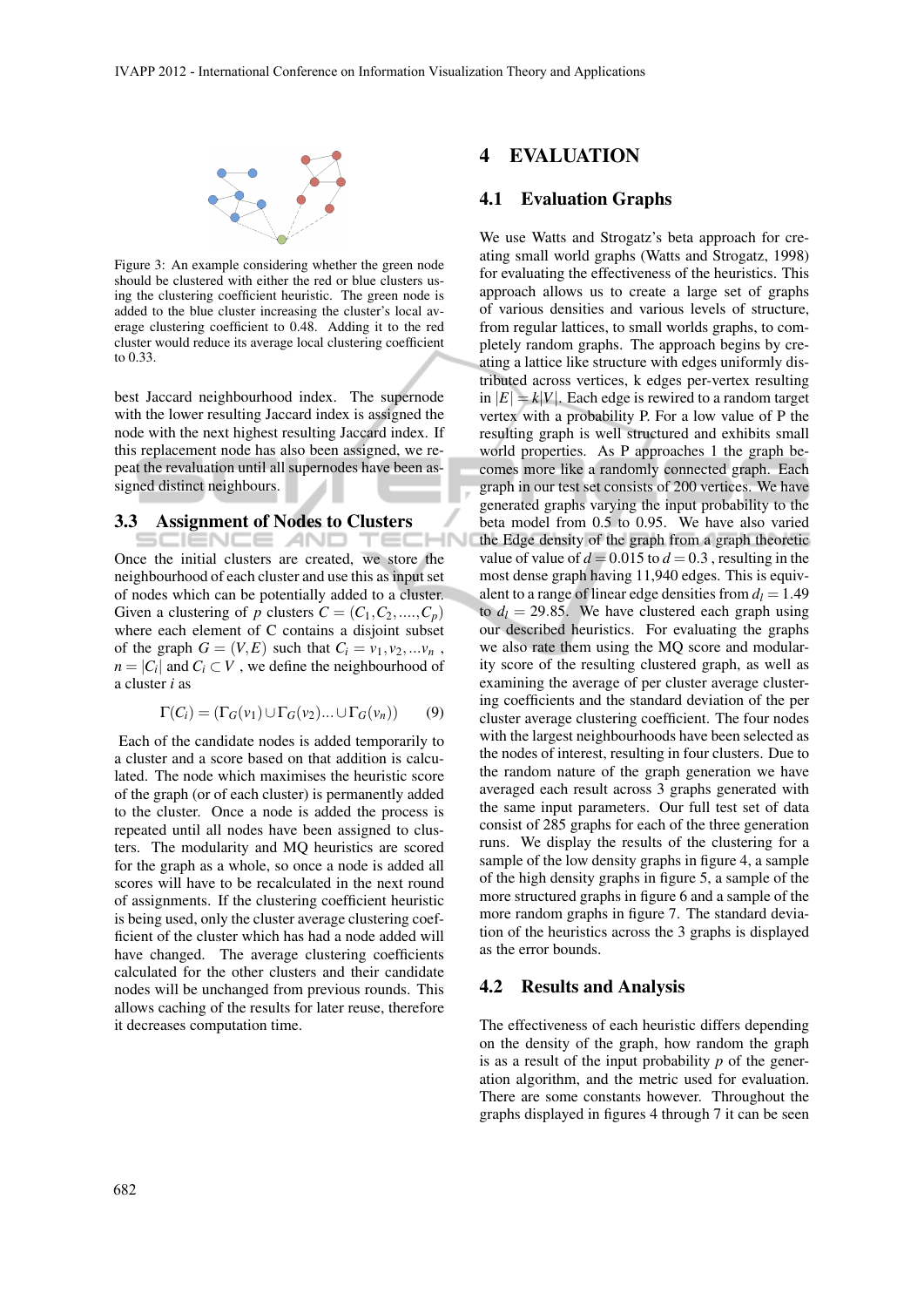$0.8$ 

 $0.7$ <br> $0.6$ 

 $\frac{8}{0.5}$ 

öΞ  $\overline{0.1}$ 

> 90, **ED**  $\overline{5}$

> > CC MQ

**MQValue**  $0.5$ <br>0.4



(a) Resulting graph modularity for each heuristic. (b) Resulting graph MQ score for each heuristic.



Figure 4: Evaluation of graphs with 200 Nodes and a density of 0.035 ( $d_l = 3.483$ ), and an increasing level of randomness, denoted by p value.

that the random approach of assignment of nodes to clusters generally scores close to zero when evaluated using modularity or MQ. This is to be expected as both of these metrics lie in the range  $[-1,1]$  with zero being equivalent to a random clustering. In the less dense graphs sometimes the random approach does score slightly above zero for a low input probability p, when the graphs are less random. This is because of the fact that our random approach does rely on nodes to be connected to the clusters they are added to, reducing the number of options for less well connected nodes. For higher density graphs this is not evident as a node will have a larger set of clusters it can be assigned to. It is clear from each of these figures that a graph scores well when it is rated with a metric that is also used as the heuristic to build the clusters. It also seems surprising that using MQ as a heuristic results in a high average per cluster clustering coefficient, however looking at the standard deviation of the per cluster clustering coefficients shows that the individual clusters vary wildly in quality. This is a result of a very imbalanced clustering, which will not be of benefit to a user if the majority of nodes are placed in a cluster with a low average clustering coefficient. This means that the nodes within the cluster will be less strongly related to each other.

#### 4.2.1 Low Density Graphs

Figure 4 shows the resulting modularity, MQ and clustering coefficient values when the algorithm is run on graphs of increasing randomness with a relatively low density,  $d = 0.035, d_l = 3.483$ . Due to the relatively low density, there are fewer nodes to be chosen from when adding new nodes to the clusters, so nodes being added to a cluster are more likely to closely relate to several of the other nodes within the cluster. This is reflected by the higher scores for the random layout approach for each heuristic for a low levels of rewiring probability, see figure 4. Rating the graph based on modularity (figure 4a) results in the best results for the modularity heuristic with the clustering coefficient approach not far behind. The MQ approach noticeably scores similarly to the random approach. Rating the graph based on MQ (figure 4b) results in a consistently high score regardless of the level of randomness when using MQ as a heuristic. Using the average cluster clustering coefficient as a heuristic results in a low score of 0.2 for the more structured graphs, but this diminishes toward 0.0 as the graph becomes more random, making it no more effective than the random approach. The modularity heuristic scores similarly to the clustering coefficient

 $d = 0.035$ 

3 3 3 3 4 5 5 6 5 6 5 6 6 6 6

MQ MQ

**P** Valu

NG MQ

 $\frac{9}{2}$ 59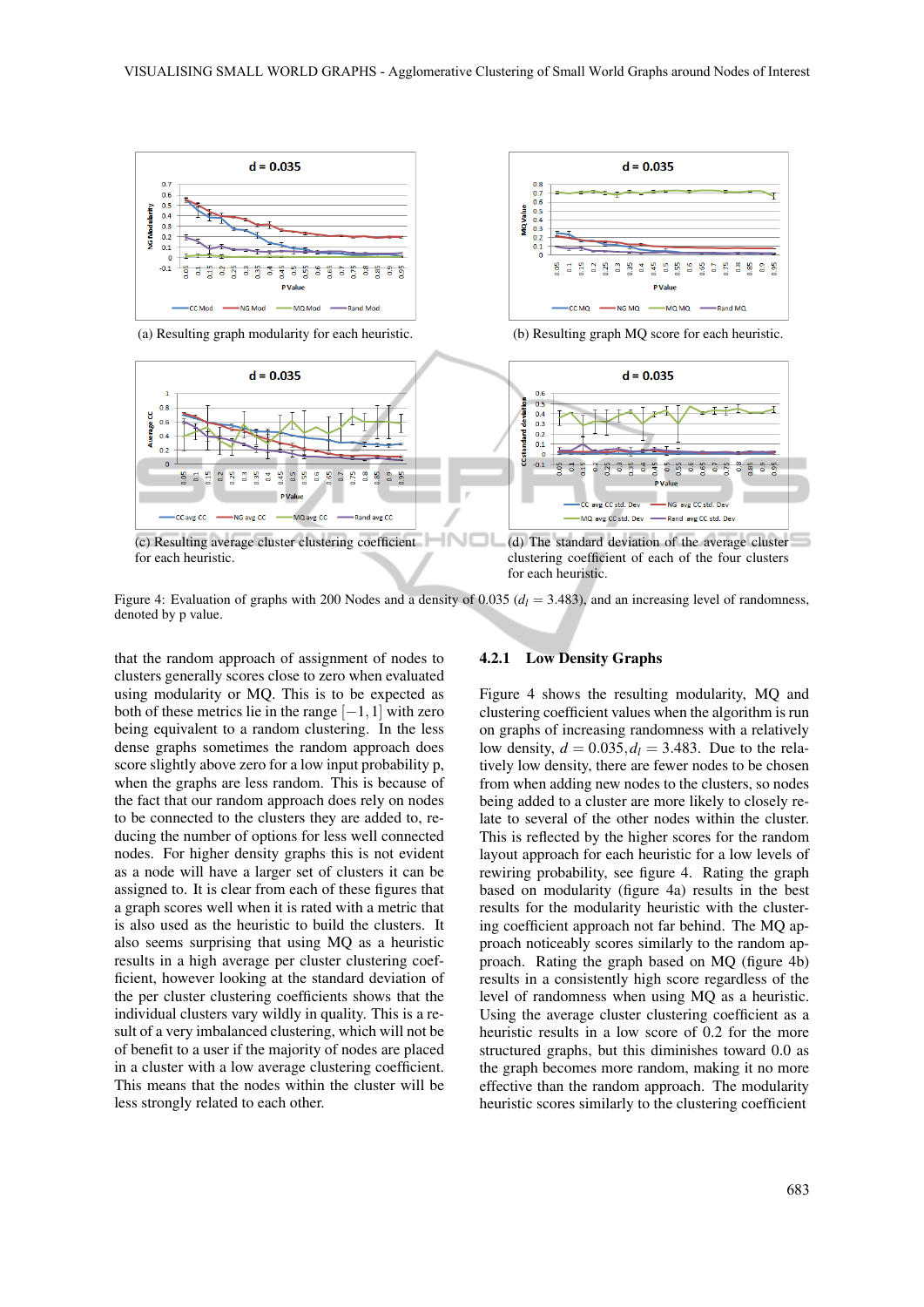

(a) Resulting graph modularity for each heuristic. (b) Resulting graph MQ score for each heuristic.



Figure 5: Evaluation of a graphs with 200 Nodes and a density of 0.255 (*d<sup>l</sup>* = 25.3725), and an increasing level of randomness, denoted by p value.

heuristic, for structured graphs and also diminishes, but to a lesser degree than the clustering coefficient approach. Rating the graph using average cluster clustering coefficient (figure 4c), we can see that clustering coefficient and modularity perform similarly for structured graphs and diverge as the graphs become more random. We can also see from the error bounds that the MQ heuristic produces varying results for each of the 3 input graphs, where the other approaches are consistent in their results. Even with the large error bounds, once the graph becomes sufficiently random, MQ appears to provide the highest average clustering coefficient of the resulting clusters, but if we look at the standard deviation of the average clustering coefficient of each of the clusters created by the MQ heuristic (figure 4d), we can see that the quality of the clustering is quite poor. A large standard deviation of the average of the clustering coefficients of the 4 clusters indicates that while some clusters have a high clustering coefficient others will have a very poor one. This means the MQ does not in fact provide a good consistent average cluster clustering coefficient, therefore clusters will be created where adjacent nodes do not have many mutual neighbours, and will be less conceptually alike.

*Conclusions:* For graphs of low density clustering

coefficient and modularity are the preferred heuristics when the graph contains structure. As the graphs become more random modularity becomes the sole preferred heuristic.

 $d = 0.255$ 

NG MO

MQ MQ

Dand MO

 $0.8$ 

 $0<sub>6</sub>$ 

 $0.2$ 

 $\Delta$ 

**CCMO** 

viQValue  $\overline{0}$ 

#### 4.2.2 High Density Graphs

Changing the density of the graph has an impact on the performance of each of the heuristics. Figure 5 show results for graphs with a high density,  $d =$  $0.255, d_l = 25.3725199$ . Rating the graphs based on modularity (figure 5a), we see that overall the scores are lower when compared to the less dense graphs, however the same trends hold true as for the lower density graphs. Rating the graphs based on MQ score (figure 5b), we again see the MQ heuristic perform well. A noticeable difference is the improved performance of the clustering coefficient heuristic for the more structured graphs. The modularity metric performs better relative to clustering coefficient as graphs become more random, but the scores are less consistent, with larger standard deviations. Rating the graphs based on average cluster clustering coefficient results in the clustering coefficient heuristic performing the best for the more structure graphs. As the graphs become more random, the MQ heuristic per-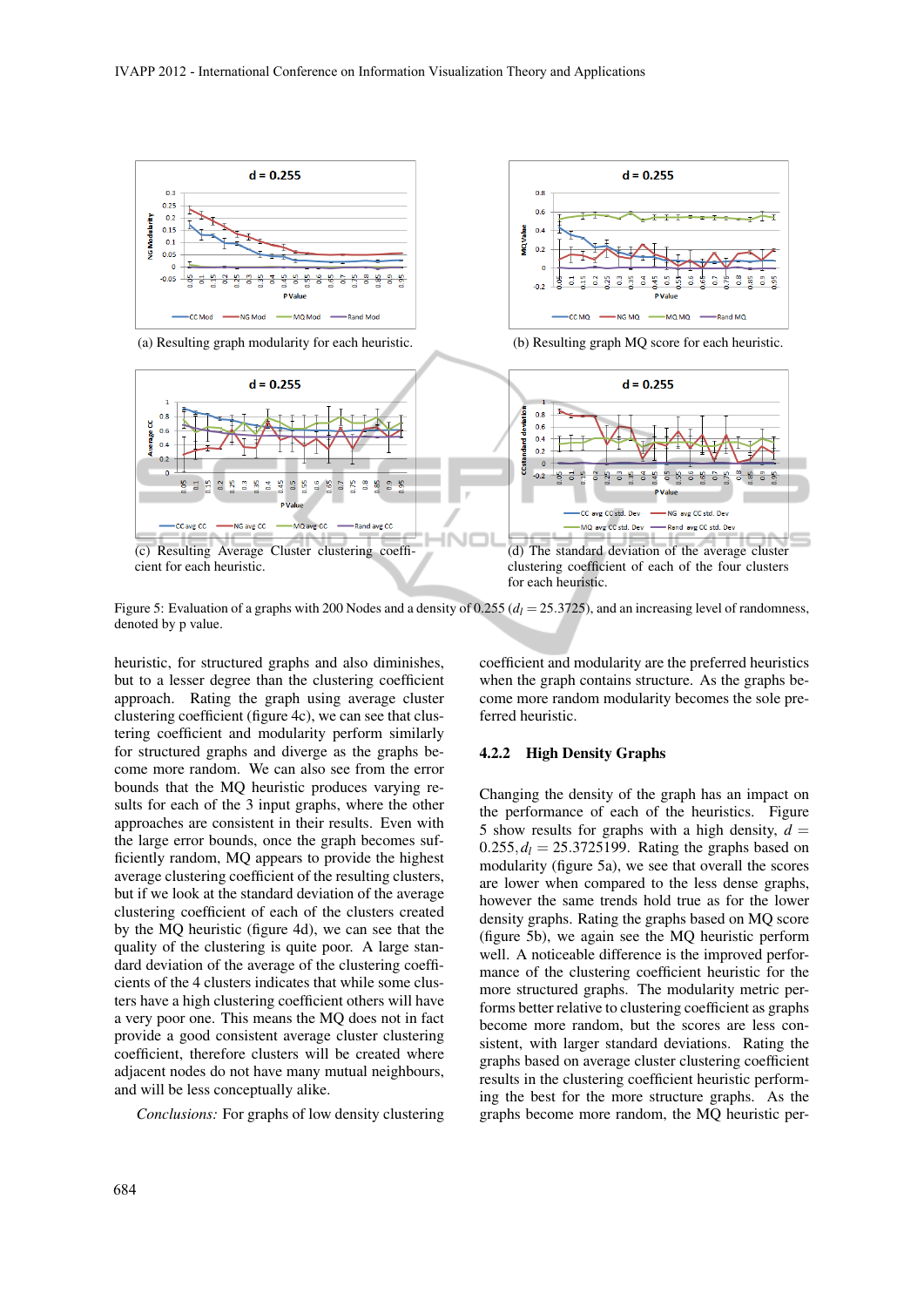$\overline{1}$ 

 $0.8$ 

 $0<sub>6</sub>$ 

 $-0.2$ 

an Value  $0.4$ 



(a) Resulting graph modularity for each heuristic. (b) Resulting graph MQ score for each heuristic.



Figure 6: Evaluation of a graph with 200 Nodes and a constant input rewiring probability  $p = 0.1$ , and an increasing density.

formance does appear to perform slightly better, but the larger standard deviation in results across the input graphs reveals it does not do so. Also, as for the less dense graphs, the standard deviation of the average clustering coefficient (figure 5d) of each cluster is much higher than the clustering coefficient approach. It is noticeable that for most of the graphs the modularity heuristic performs even worse than using the random approach and that the clusters generated vary largely in average clustering coefficient. *Conclusions:* Clustering Coefficient is the most consistently high performing heuristic across all metrics. Modularity results in a large deviation in the average clustering coefficient of individual clusters within a graph as long as there is some structure in it. As the graph approaches random, modularity performs similarly to clustering coefficient, but there is not enough difference to recommend it above clustering coefficient.

#### 4.2.3 Low Randomness Graphs

These are the graphs which exhibit small world properties. Rating the graphs based on modularity (figure 6a), we see the modularity heuristic score best as expected, however the score decreases as the graphs become more dense. The average clustering coefficient scores best out of the other heuristics and also decreases similarly to the modularity approach as the

graphs become more dense. Using MQ as a heuristic, modularity behaves erratically, with large error bars and scores worse than random for the less dense graphs, and similar to random for the more dense graphs, with a large standard deviation. Rating the graphs based on MQ (figure 6b), we see the expected high score for MQ. Interestingly we see low scores for modularity for both the less dense and most dense graphs, however for graphs in the mid range of densities it does improve considerably, just about outperforming the clustering coefficient approach. Looking at the average cluster clustering coefficient (figure 6c), we see clustering coefficient performs the best at all densities, with close competition from modularity at lower graph densities. The average cluster clustering coefficient rating for the MQ heuristic still exhibits a large standard deviation between individual clusters (6b) for all densities. For more dense graphs, the use of modularity as a heuristic performs quite poorly.

 $p = 0.1$ 

**0.155** 0.375

 $-$  NG MQ  $-$ 

**Linear Density** 

MQ MQ

*Conclusions:* The clustering coefficient heuristic performs relatively well across all levels of density for all metrics. The closest rival is modularity, which is similarly effective until a density of approximately 0.19  $(d_l = 18.905)$  is reached.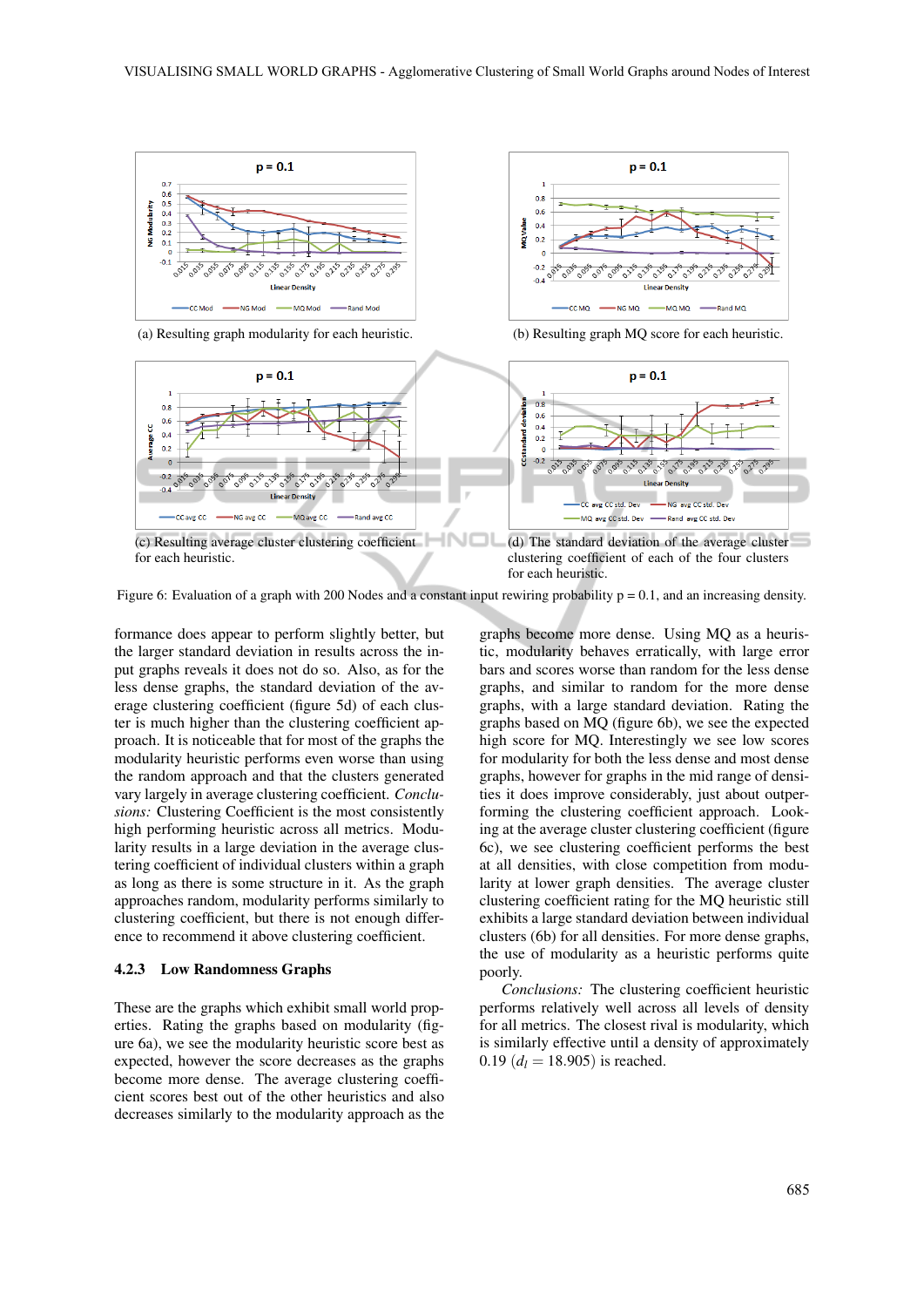

(a) Resulting graph modularity for each heuristic. (b) Resulting graph MQ score for each heuristic.



Figure 7: Evaluation of a graph with 200 Nodes and a constant input rewiring probability  $p = 0.95$ , and an increasing density.

#### 4.2.4 High Randomness Graphs

These are the graphs which exhibit a high level of randomness, and thus exhibit no small world properties. These graphs can give us insight into what approaches are affected most by the absence of a high clustering coefficient. All heuristics other than modularity perform poorly when rated using graph modularity (figure 7a). Rating the graph using MQ (figure 7b), we see, as expected, MQ performs very well, with modularity performing poorly but better than random or the clustering coefficient heuristic. When we rate the graphs using average cluster clustering coefficient (figure 9c) we see that there are some small improvements over random using modularity and clustering coefficients as heuristics, and that as graph density increases the scores for these approaches increases in a manner similar to the random approach. This is to be expected given the random nature of the graph. From this figure and figure 5b, we can see that when using MQ as a heuristic and rating the final clustered graph using MQ, the results are not reliable as they appear to be independent of graph randomness and only slightly affected by graph density.

*Conclusions:* Overall the best heuristic for graphs which are more random and less structured appears to be modularity, until the graphs become very dense  $d = 0.26$ ,  $(d<sub>l</sub> = 25.87)$ , when average clustering coefficient becomes marginally better.

### 4.2.5 Comparison with Edge Betweenness Centrality Clustering

To provide a comparison with a state of the art clustering approach we performed a similar analysis on our test data set having applied Edge Betweenness Centrality clustering (Newman and Girvan, 2004). This is a top town clustering approach which tries to find naturally occurring clusters within the data. Unlike our approach, the number of clusters is not usually specified and there is no equivalent of a user specifying nodes of interest. However it is an effective algorithm which can distinguish the clusters which naturally occur within a small world graph. The algorithm generates a hierarchy of partitions. The partitioning with the best modularity score is chosen from this hierarchy as the final clustering. This can result in a high number of clusters depending on the density and structure of the graph, as can be seen in figure 10. In many cases a very large number of clusters are created, thus for our comparison we are constraining the number of clusters formed by the Newman and Girvan approach to 4, the same number used for our agglomerative clustering analysis. Evaluation uses the same approach as that used for evaluating our clustering heuristics and the results can be seen in figures 8

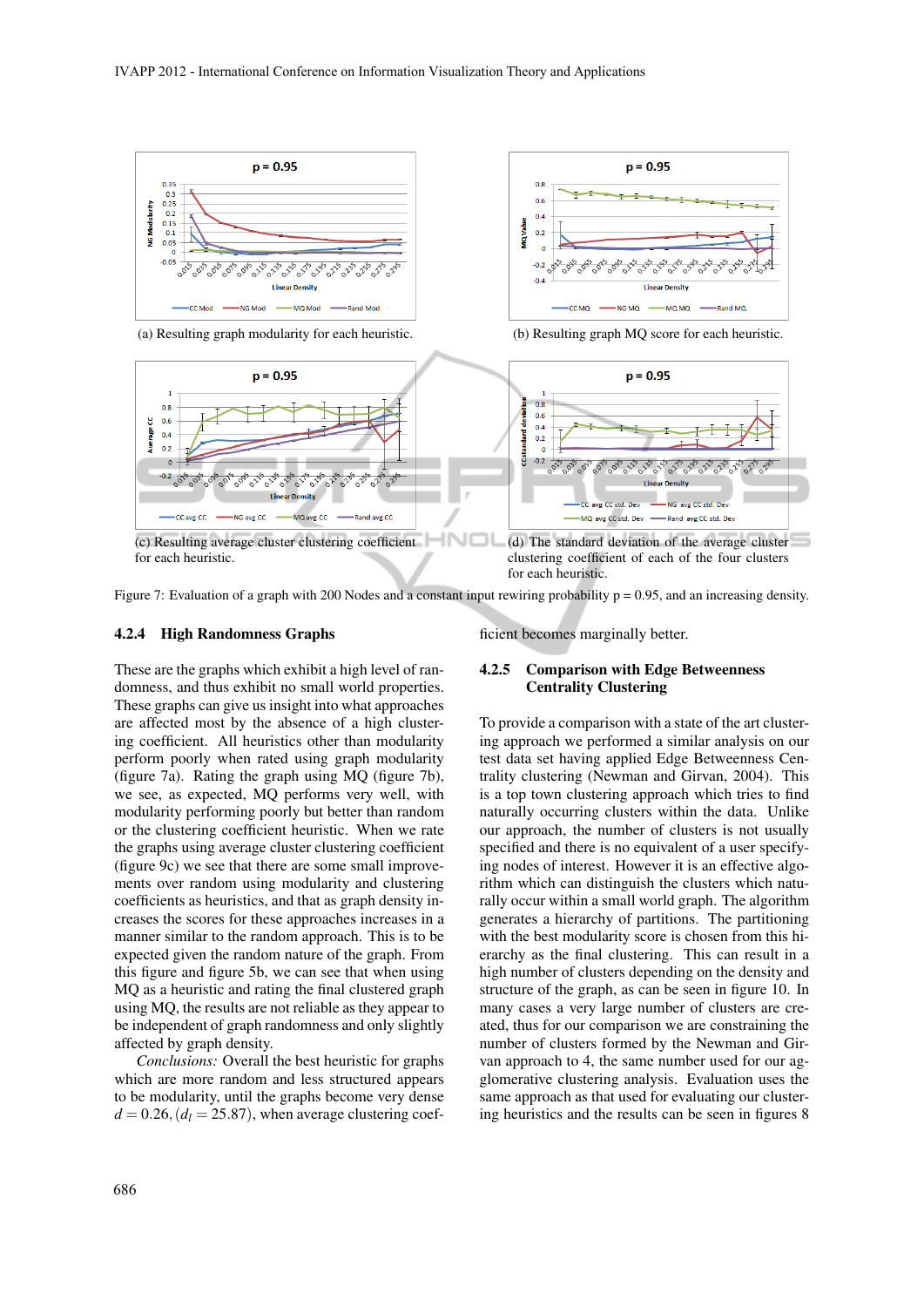

Figure 8: Evaluation of test graphs when clustered using Newman and Girvan's Edge Betweenness Centrality clustering (NG) and our clustering coefficient heuristic (CC) for comparison. The graphs display the metrics for well structured ( $p = 0.1$ ) and unstructured graphs ( $p = 0.95$ ) of increasing density, where the number of clusters is constrained to 4.



(c) Average cluster Clustering Coefficient of the 4 clusters.



Figure 9: Evaluation of test graphs when clustered using Newman and Girvan's Edge Betweenness Centrality Clustering (NG) and our clustering coefficient heuristic (CC) for comparison. The graphs display the metrics for low density ( $d = 0.035$ ) and high density graphs ( $d = 0.255$ ) with an decreasing level of structure (p increasing), where the number of clusters is constrained to 4.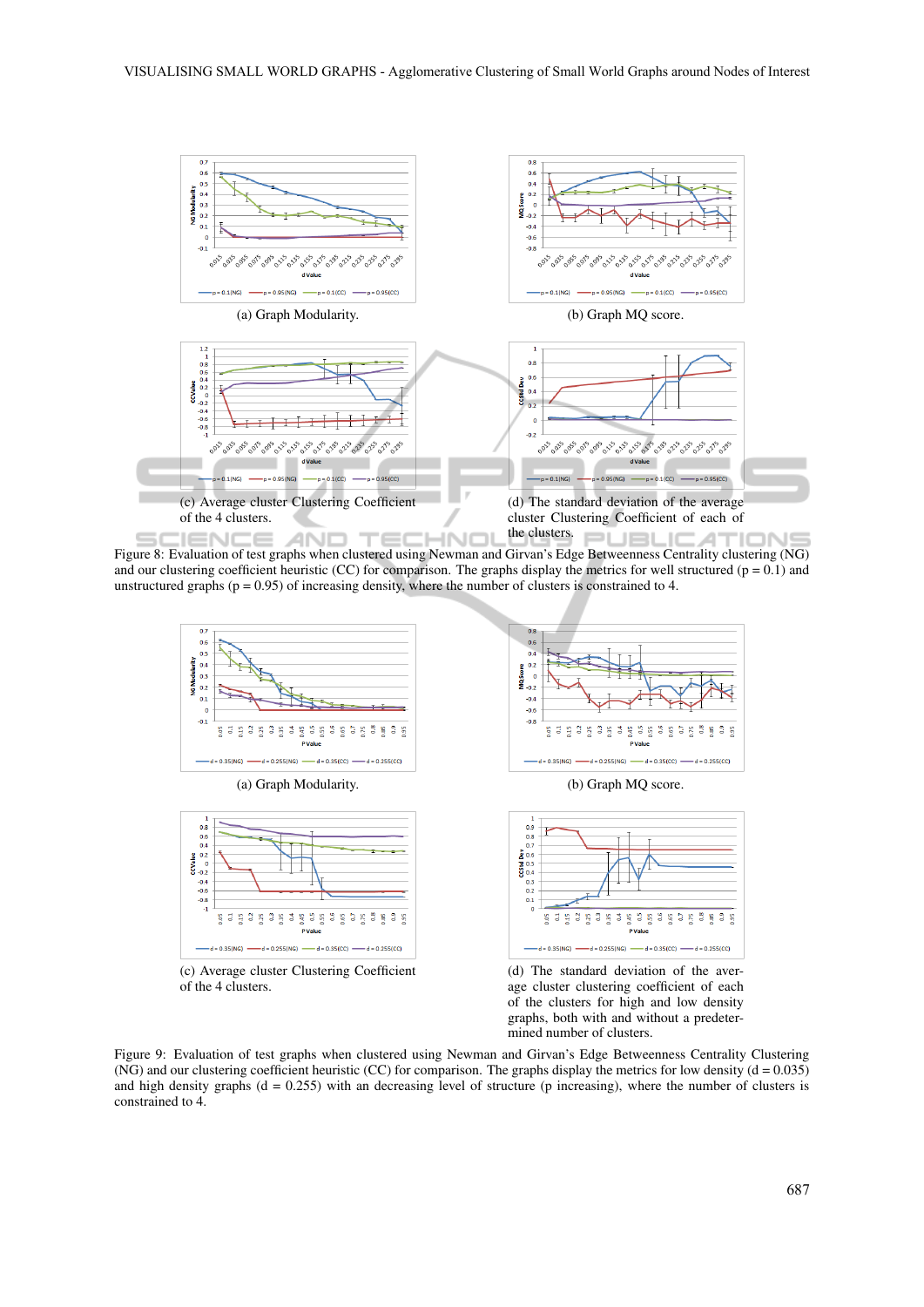

(a) Graphs with a constant density.



(b) Graphs with a constant rewiring probability.

Figure 10: Number of clusters generated using Edge betweenness Centrality Clustering.

and 9.

Less Dense Graphs. When clustering lower density graphs, compared to cluster coefficient heuristic agglomerative approach, the cluster count limited version of Edge Betweenness Centrality lustering predictably scores higher on modularity (figure 9a). This is as the clustering is not constrained by the user specifying supernodes to form the basis of clusters and the algorithm is very effective at finding the small amount of clusters in the more structured graphs (see figure 10). Predictably as the graph becomes more random this difference diminishes until the cluster coefficient approach produces cluster with a higher level of modularity, as there are fewer naturally occurring communities for more random graphs. For the MQ score, (see figures 9b , 8b) Edge Betweenness Centrality clustering is superior, however the difference is not as large, and once the graphs become less structured the performance of the approach drops off significantly. In terms of clustering coefficient Edge Betweenness Centrality clustering performs similarly for the more structured graphs but drops off significantly as the graphs become more random.

More Dense Graphs. From figure 8 it can be seen that graphs with stronger small world graph characteristics modularity is slightly better, but the clustering coefficient approach performs better once the graphs become slightly more random (at approximately  $p =$ 0.2, so the underlying structure is still quite strong). However for the MQ score we find that, for the more dense graphs, the clustering coefficient consistently outperforms the Edge Betweenness Centrality clustering approach. Our approach also provides equivalent and better average clustering coefficient for clusters and far higher clustering coefficient values for the more random graphs (due to all of the singleton clusters). Our approach also maintains more consistently high clustering coefficient values for the more dense graphs  $(d > 0.235, d_l > 23.38)$  than Newman and Girvan's approach. The low standard deviation between the clustering coefficients also indicates that the resulting average clustering coefficient is balanced across multiple clusters.

# 5 CONCLUSIONS AND FUTURE WORK

Based on the preceding analysis the most consistently effective heuristic for agglomerative clustering around nodes of interest is clustering coefficient, especially for small world graphs. It scores well on modularity and produces clusters with a high average clustering coefficient that is balanced across all clusters. The MQ scores for all heuristics other than MQ are generally quite low, but average clustering coefficient does perform well for dense graphs and with a high level of structure. The clustering coefficient heuristic was also was more stable when run over different graphs generated with the same input parameters, as evidenced by the smaller error bars on the preceding graphs. Modularity also works as an effective heuristic for agglomerative clustering, and is more effective than clustering coefficient when the graphs become more random. However for small world graphs clustering coefficient produces more consistent results in terms of the average clustering coefficient of resulting graphs. MQ performed the least successfully of the heuristics when used for agglomerative clustering. We also compared our agglomerative approach using clustering coefficient as a heuristic to Newman and Girvan's Edge Betweenness Centrality algorithm, constrained to produce four clusters. The comparison is not a direct one as the agglomerative algorithm focuses on building clusters around nodes of interest and the betweenness centrality algorithm defines clusters without any such constraints. As ex